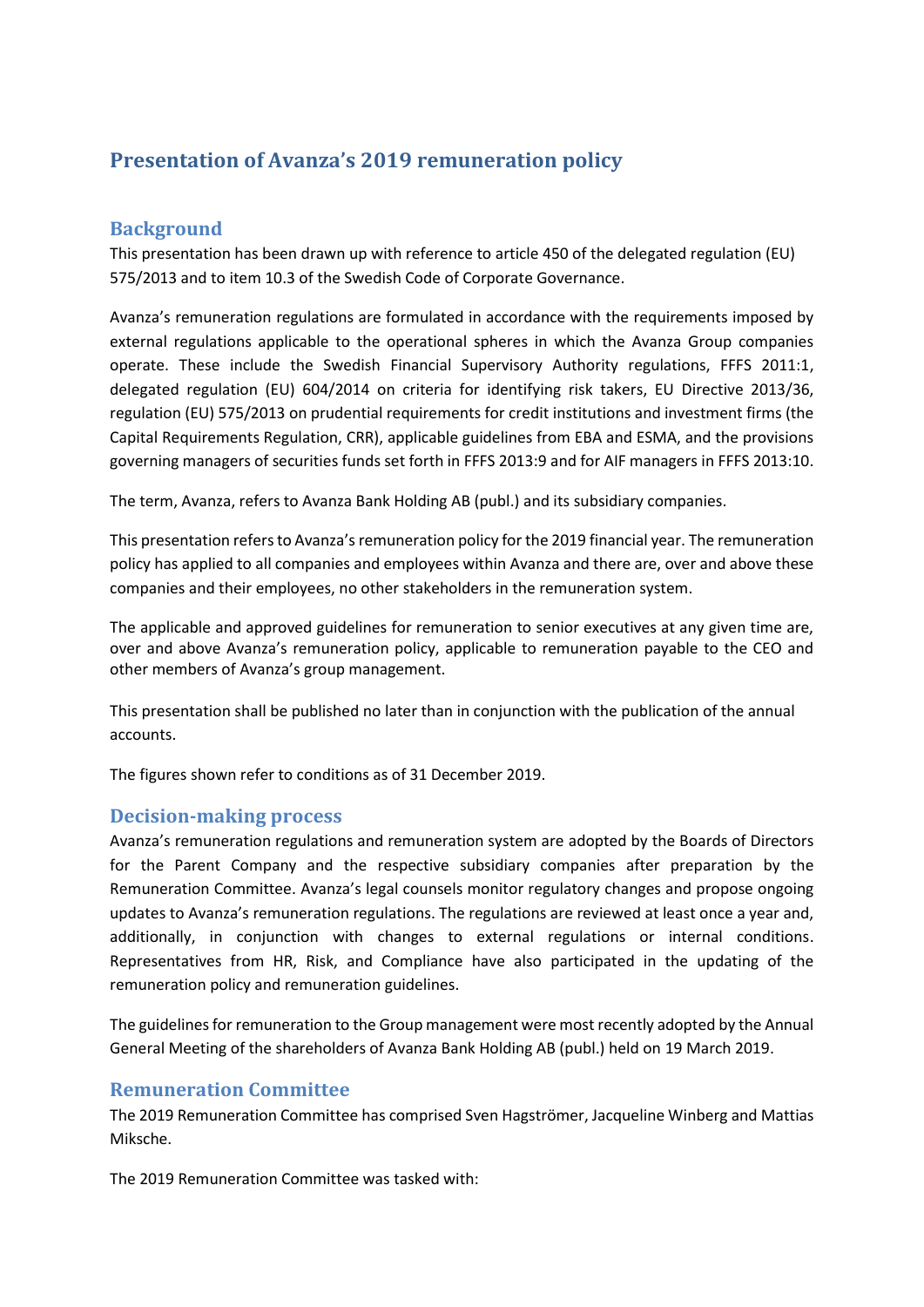- conducting an independent assessment of Avanza's remuneration policy and remuneration system;
- preparing the Board's resolution concerning guidelines for remuneration to the Group management;
- preparing the Board's resolution concerning measures for monitoring the implementation of Avanza's remuneration policy and remuneration system;
- preparing the Board's resolution concerning remuneration to senior executives;
- preparing the Board's resolution concerning remuneration to employees with overall responsibility for any of Avanza's control functions.

The preparation of the Board's resolutions takes into account the long-term interests of shareholders, investors and other stakeholders.

The Remuneration Committee held 11 minuted meetings in 2019, and the members have also been in ongoing contact with each other.

#### **Characteristics of the remuneration system**

Avanza's remuneration regulations are structured to encourage good performances and to attract new employees. They shall, at the same time, counteract excessive risk-taking and conflicts of interest and shall promote sound and efficient risk management.

#### **Balance between salary and variable remuneration**

Avanza endeavours to maintain a reasonable balance between an individual's fixed salary and, where applicable, variable remuneration, such that the fixed salary accounts for a sufficiently large share of the employee's total remuneration package that it is possible to set the variable remuneration at SEK 0.

The scale and cost of the capital required to conduct the operations and the risk that future income expectations cannot be realised shall be taken into account in conjunction with decisions on the percentage of the remuneration package that shall comprise variable remuneration. The risk that the variable remuneration may entail risks being taken in order to influence the period's profits, the scale and cost of the liquidity risk (the extra capital required to conduct the operations in question) shall also be taken into account.

The variable remuneration payable to an employee per annum shall amount to a maximum of 50 % of the fixed annual salary for the employee in question. The Board may grant an exemption from this, taking into account that the variable remuneration may not exceed 100 % of the fixed annual salary.

# **Criteria for fixed remuneration**

Fixed remuneration shall be determined in advance for the work that the employee is employed to perform and shall reflect relevant professional experience and organisational responsibility, as stated in the employee's contract of employment and job description.

# **Criteria for variable remuneration**

The fundamental principle of Avanza's guidelines for remuneration states that only employees of the Brokerage and Corporate Finance sections shall be eligible to receive variable remuneration over and above their basic salary. Exceptions to the fundamental principle shall be approved by the CEO or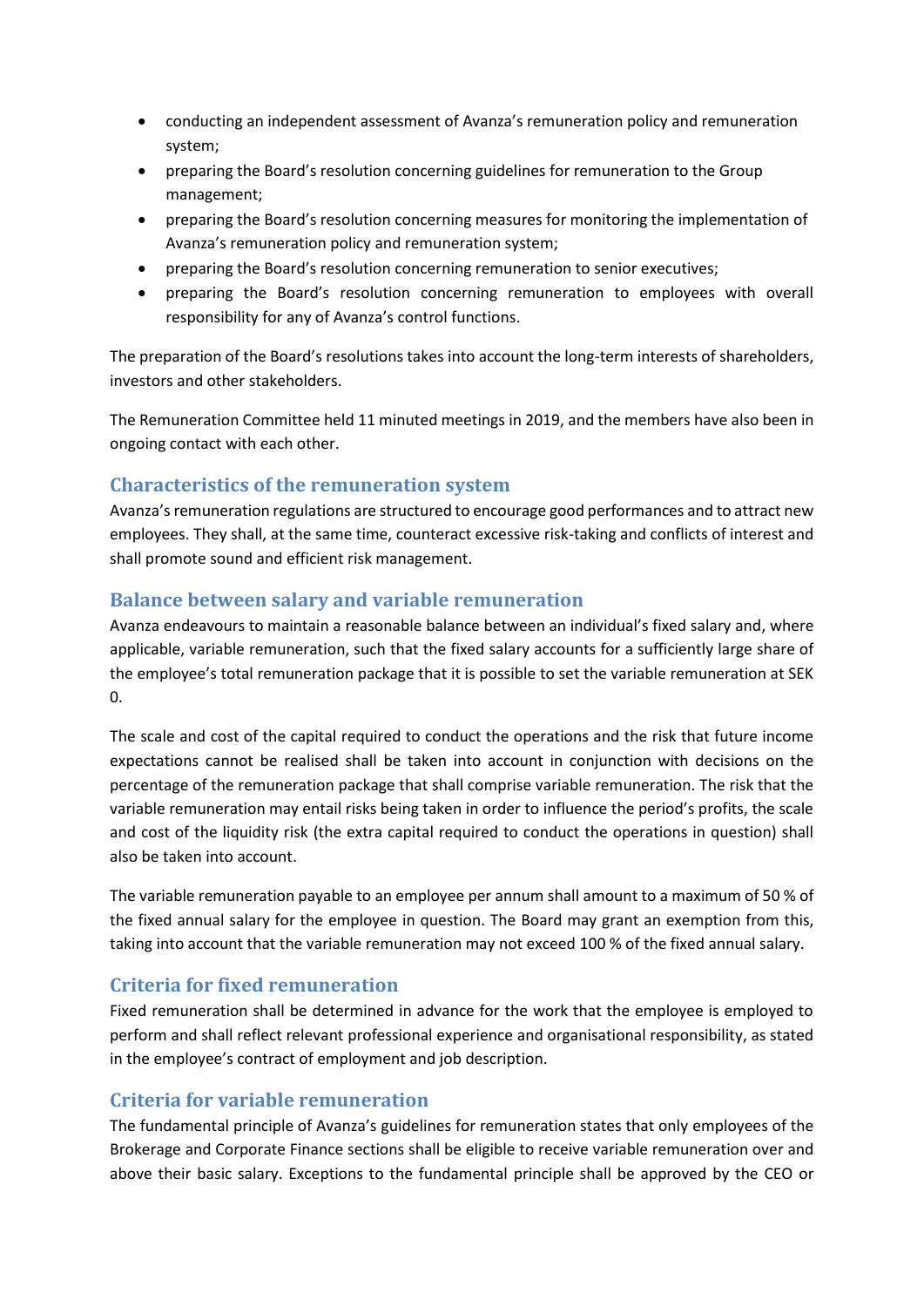alternatively by the Board. The variable remuneration, which is not pre-determined either by amount or scale, is determined for every individual employee on the basis of a qualitative evaluation of the results of the employee's individual performance in relation to the individual goals set for that employee. The individual goals are based on the overall goals of the department and the company.

Both financial and non-financial criteria shall be taken into account when assessing the employee's results.

Variable remuneration is based on a qualitative assessment of individual performances in relation to individual goals set. Commission models also include quantitative criteria. Commission models differ from one company and position to another, but the parameters taken into account include customer satisfaction, individual selling activities, and the number of meetings booked.

The total variable remuneration disbursed to Avanza's employees may not be so large that it limits Avanza's ability to maintain an adequate capital base or, where necessary, to strengthen the capital base.

The purpose of variable remuneration is to motivate, engage and retain employees in positions where a variable remuneration model is deemed to be justified.

In 2019, the variable remuneration of the members of Group management was discontinued in favour of a model with only fixed remuneration.

# **Basic principles for individual goals**

All employees have individual goals that are set for each year and which focus on the employee's primary duties. The individual goals shall be specific, quantifiable, accepted by both manager and employee, realistic but challenging, and time-limited. The individual goals shall reflect the overall goals of Avanza, which shall be broken down by the respective department and, ultimately, into individual goals.

#### **Risk analysis**

Avanza's operations are characterised by a low level of risk-taking, and Avanza limits its risk exposure by avoiding such activities as proprietary trading, and by means of conservative secured lending.

All variable remuneration is determined in a discretionary manner based on a qualitative assessment of individual performances in relation to individual goals. Avanza works actively to ensure that no individual goals, or the associated variable remuneration, encourage excessive risk-taking or conflicts of interest. Avanza does not guarantee disbursement of any variable remuneration.

The Board conducts annual reviews and determinations to establish which employees may affect Avanza's risk level, based on an analysis that identifies the positions that may have a material impact on Avanza's risk profile.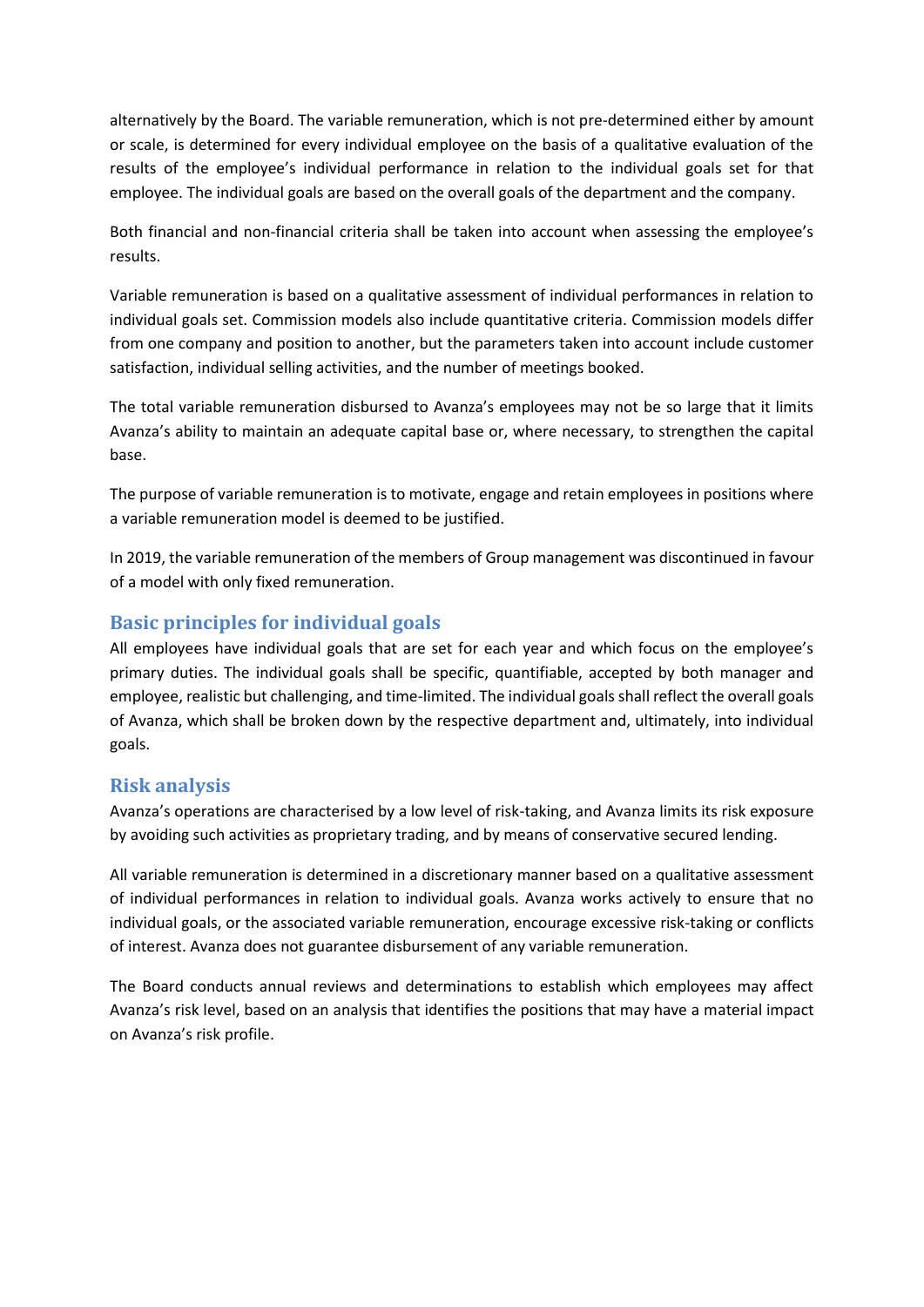# **Risk takers<sup>1</sup>**

Avanza has identified all employees based on the following employee categories in that individuals in these positions have typically been adjudged to be capable of having a material impact on Avanza's risk profile:

- senior executives;
- employees with responsibility for control functions;
- other risk takers who are adjudged to be capable of having a material impact on Avanza's risk profile; and
- employees with a total remuneration package corresponding to the minimum that a Group management employee would receive for the same calendar year.

# **Deferment and disbursal of variable remuneration**

The fundamental rule states that at least 40% of the variable remuneration to risk takers (at least 60 % for risk takers whose variable remuneration during the calendar year totals a minimum of SEK 100,000) shall be deferred for between three and five years before disbursement in full or before title transfers to the employee.

When Avanza determines the percentage of the disbursement to be deferred and the period for which it is to be deferred, consideration shall be given to the company's business cycle, the risks entailed by the commercial operations, the employee's responsibilities and duties, and the size of the variable remuneration payment.

When determining the period for which disbursement is to be deferred, the scale of the employee's responsibilities and of the risk the employee may take shall be considered in relation to the point in time when such potential risks may materialise, together with the point in time when the long-term result can definitively be established. The aim is to ensure any risks have materialised before disbursement occurs.

Avanza disburses the retained portion of the remuneration once a year, evenly spread over the period for which the remuneration has been deferred (pro rata). The first payment may not be made until one year after the variable remuneration has been established.

# **Criteria for disbursement of retained remuneration**

Retained variable remuneration will only be disbursed to the employee when such disbursement is justifiable with due consideration for Avanza's financial position and when it is motivated by Avanza's and the employee's results. Such remuneration may also be totally revoked.

Should it, furthermore, subsequently become apparent that a previous decision regarding variable remuneration to a risk taker was based on incorrect data, the decision shall be reviewed. An evaluation of the criteria that formed the basis for the original decision shall be conducted in order to permit the identification of any such incorrect data prior to every occasion on which retained variable remuneration is to be disbursed. If a previously confirmed variable remuneration payment is revised after review, a reduction in the retained portion of the variable remuneration shall initially be effected.

<sup>&</sup>lt;sup>1</sup> The term, Risk taker, is synonymous within Avanza with specifically regulated and identified personnel.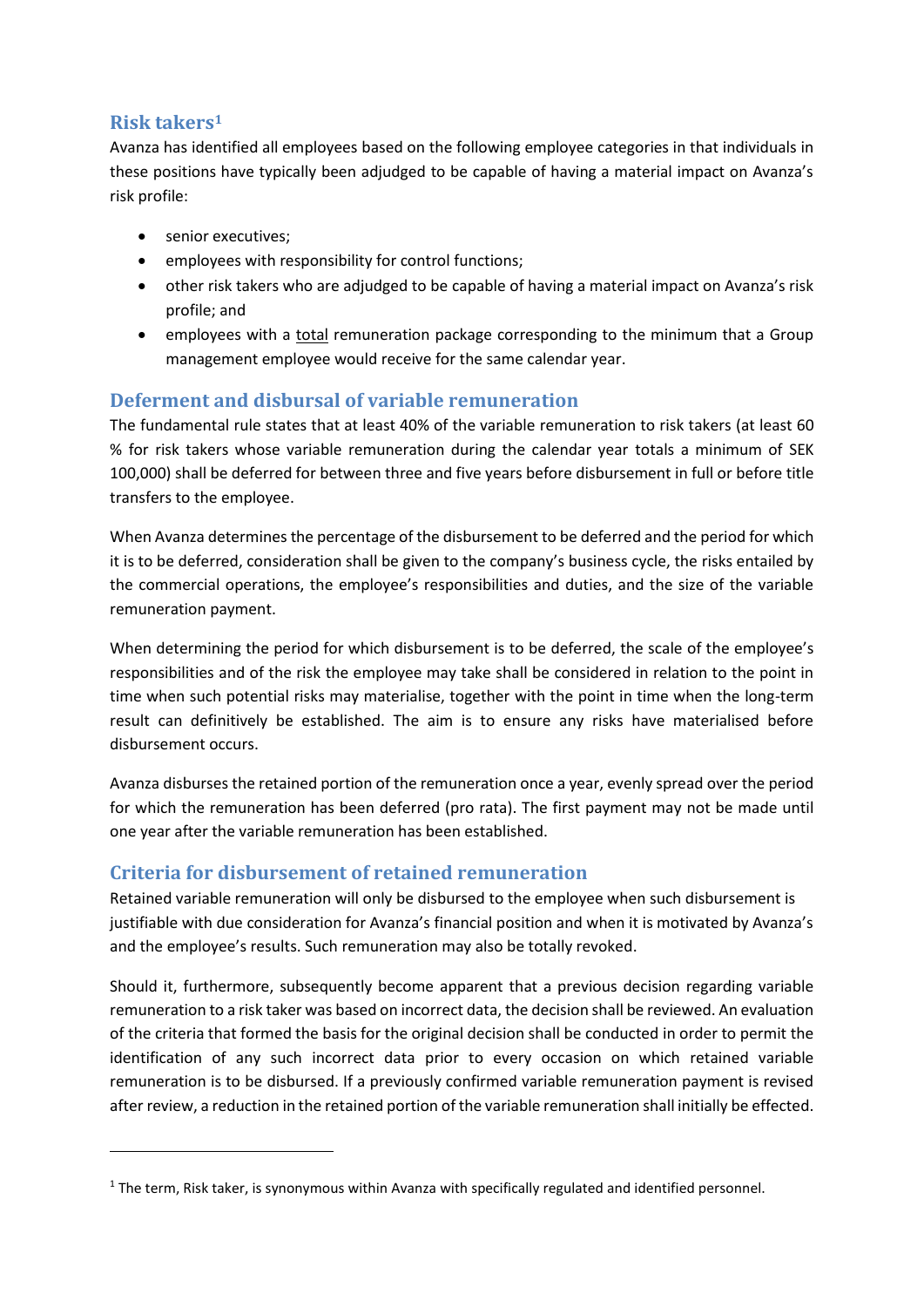A reduction in the variable remuneration for the current calendar year is a secondary option, and, finally, a reduction in variable remuneration for future calendar years.

### **Remuneration for 2019**

Avanza has carried the following remunerations as expenses for the 2019 financial year, broken down as follows.

Reported by personnel in MSEK:

|                    |           | Variable     | Deferred variable |
|--------------------|-----------|--------------|-------------------|
|                    |           | remuneration | remuneration from |
| Group              | Wage cost | 2019         | previous years    |
| Bal.b/f 2018-12-31 |           |              | 10                |
| Additional         | 267       | 2            | $-1$              |
| <b>Disbursed</b>   | $-267$    |              | -5                |
| Interest           |           | O            | 0                 |
| Bal.c/f 2019-12-31 |           |              | 4                 |

|                    |           | Variable     | Deferred variable |
|--------------------|-----------|--------------|-------------------|
|                    |           | remuneration | remuneration from |
| Management         | Wage cost | 2019         | previous years    |
| Bal.b/f 2018-12-31 |           |              |                   |
| Additional         | 25        |              | -1                |
| <b>Disbursed</b>   | $-25$     |              | $-4$              |
| Interest           |           | 0            | 0                 |
| Bal.c/f 2019-12-31 | Ω         |              |                   |

|                    |           | Variable<br>remuneration | Deferred variable<br>remuneration from |
|--------------------|-----------|--------------------------|----------------------------------------|
| Risk takers        | Wage cost | 2019                     | previous years                         |
| Bal.b/f 2018-12-31 |           |                          |                                        |
| Additional         | 30        |                          | Ω                                      |
| <b>Disbursed</b>   | $-30$     |                          | $-1$                                   |
| Interest           |           | 0                        | O                                      |
| Bal.c/f 2019-12-31 | Ω         |                          |                                        |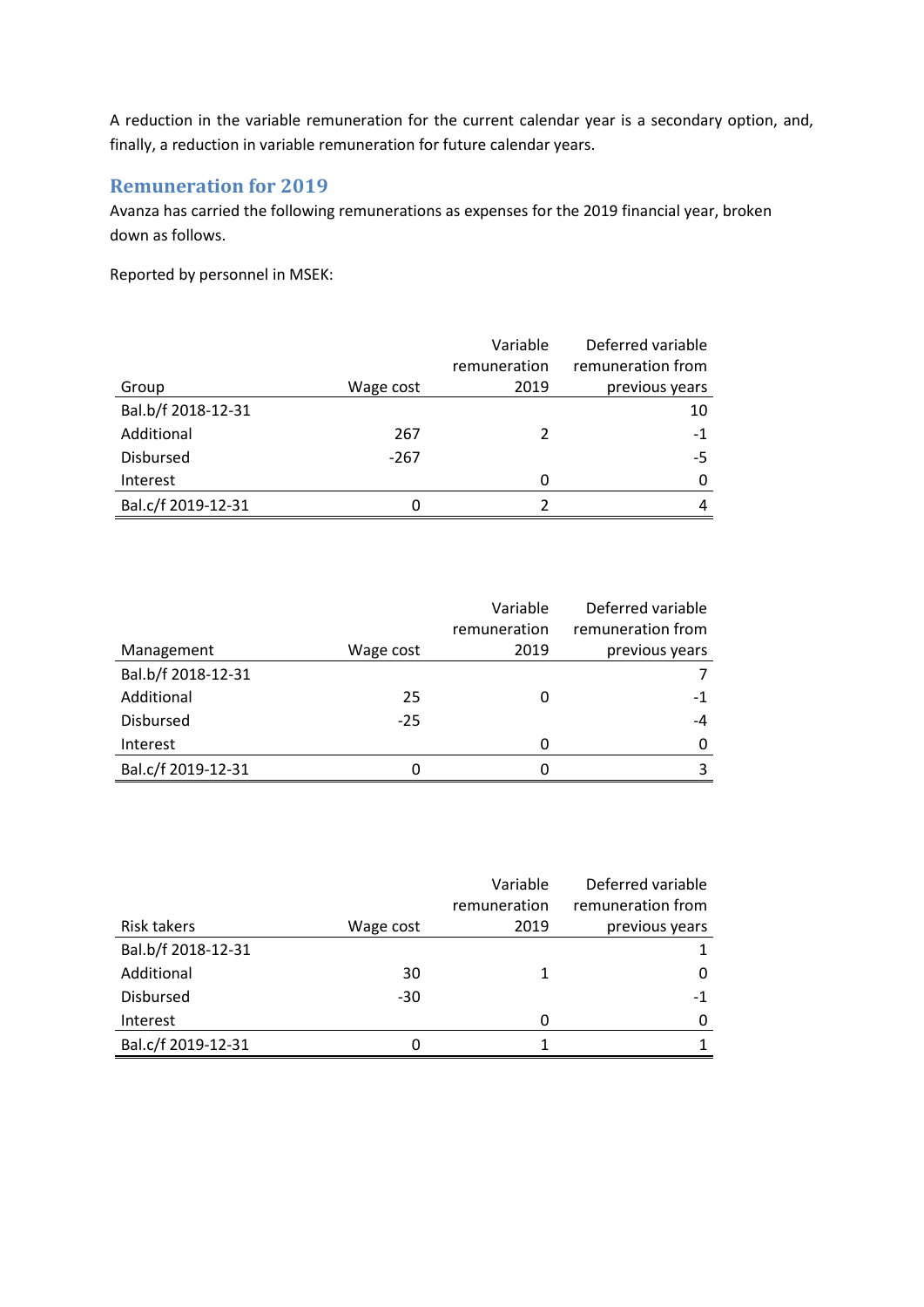|                    |           | Variable     | Deferred variable |
|--------------------|-----------|--------------|-------------------|
|                    |           | remuneration | remuneration from |
| Others             | Wage cost | 2019         | previous years    |
| Bal.b/f 2018-12-31 |           |              | 1                 |
| Additional         | 211       | 1            | 0                 |
| <b>Disbursed</b>   | $-211$    |              | $-1$              |
| Interest           |           | 0            | $\Omega$          |
| Bal.c/f 2019-12-31 |           |              | 0                 |

Reported by company in MSEK:

|                     |           | Variable     | Deferred variable |
|---------------------|-----------|--------------|-------------------|
| Avanza Bank Holding |           | remuneration | remuneration from |
| (publ.)             | Wage cost | 2019         | previous years    |
| Bal.b/f 2018-12-31  |           |              |                   |
| Additional          |           |              |                   |
| <b>Disbursed</b>    | -7        |              | -1                |
| Interest            |           |              |                   |
| Bal.c/f 2019-12-31  | O         |              |                   |

|                        |           | Variable     | Deferred variable |
|------------------------|-----------|--------------|-------------------|
|                        |           | remuneration | remuneration from |
| Avanza Bank AB (publ.) | Wage cost | 2019         | previous years    |
| Bal.b/f 2018-12-31     |           |              | 8                 |
| Additional             | 217       | 2            | 0                 |
| <b>Disbursed</b>       | $-217$    |              | -5                |
| Interest               |           | Ω            | 0                 |
| Bal.c/f 2019-12-31     | O         |              | 3                 |

|                         |           | Variable     | Deferred variable |
|-------------------------|-----------|--------------|-------------------|
| Försäkringsaktiebolaget |           | remuneration | remuneration from |
| Avanza Pension          | Wage cost | 2019         | previous years    |
| Bal.b/f 2018-12-31      |           |              |                   |
| Additional              | 26        |              | -1                |
| <b>Disbursed</b>        | $-26$     |              | 0                 |
| Interest                |           | O            | O                 |
| Bal.c/f 2019-12-31      | O         |              |                   |